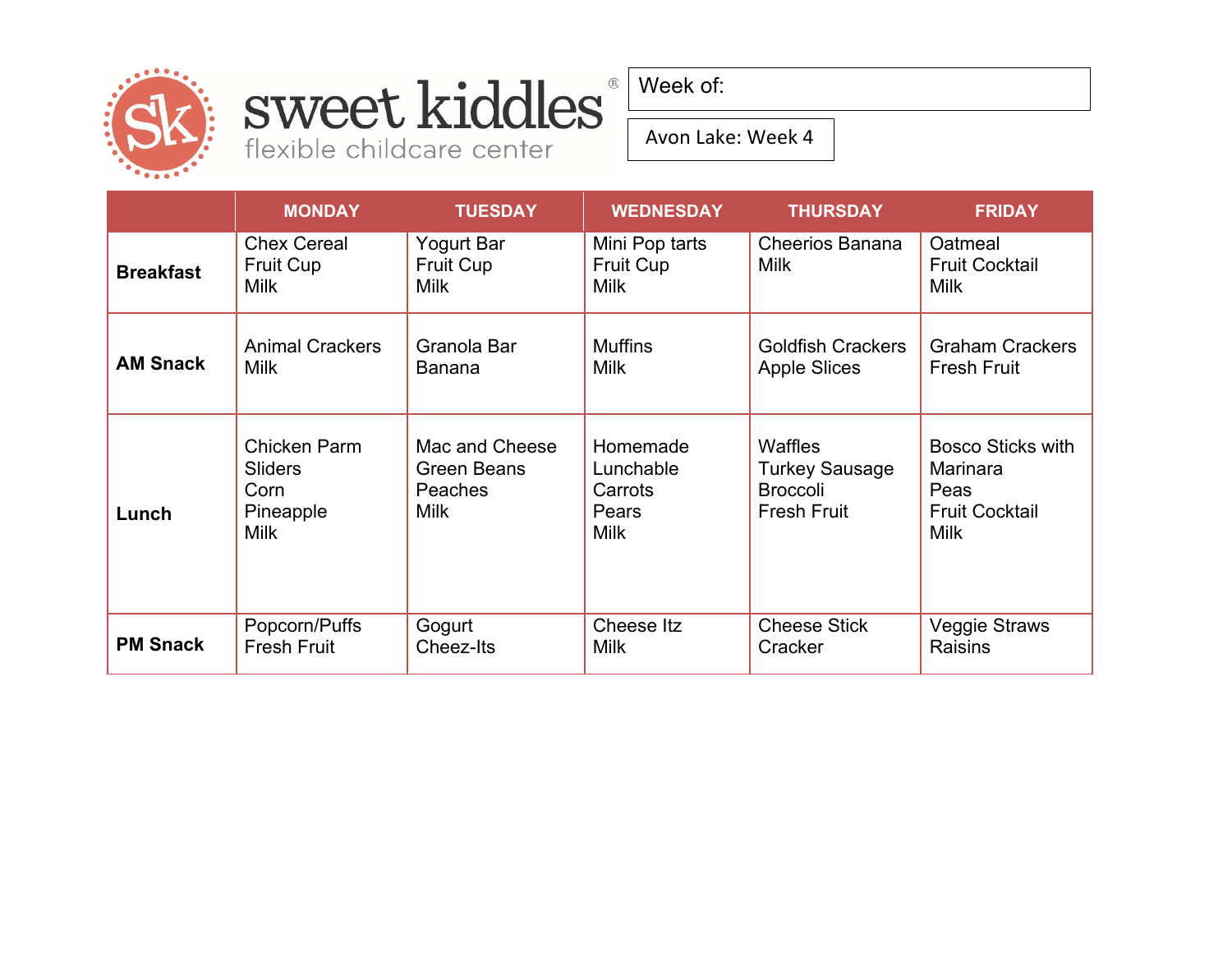

## sweet kiddles® flexible childcare center

Week of:

#### Hudson: Week 4

|                                | <b>MONDAY</b>                                                            | <b>TUESDAY</b>                                                 | <b>WEDNESDAY</b>                                                             | <b>THURSDAY</b>                                                                    | <b>FRIDAY</b>                                                        | <b>SATURDAY</b>                                                        |
|--------------------------------|--------------------------------------------------------------------------|----------------------------------------------------------------|------------------------------------------------------------------------------|------------------------------------------------------------------------------------|----------------------------------------------------------------------|------------------------------------------------------------------------|
| <b>Breakfast</b>               | Cereal<br><b>Banana</b><br><b>Milk</b>                                   | Pancakes<br>Pears<br><b>Milk</b>                               | <b>Fruit Bars</b><br><b>Milk</b>                                             | <b>Pancakes</b><br>Peaches<br><b>Milk</b>                                          | Waffles<br>Applesauce<br>Milk                                        |                                                                        |
| <b>AM Snack</b>                | Goldfish<br><b>Berries</b>                                               | <b>Animal Crackers</b><br>Yogurt                               | Pretzels and<br>Raisins                                                      | <b>Mini Muffins</b><br><b>Milk</b>                                                 | <b>Teddy Grahams</b><br><b>Cheese Stick</b>                          | Graham<br>Crackers<br><b>Milk</b>                                      |
| Lunch                          | Cheeseburger<br>with Sweet<br>Potato fries<br>Fresh fruit<br><b>Milk</b> | <b>Fish Sticks</b><br>Green Beans<br>Applesauce<br><b>Milk</b> | Sunbutter and<br><b>Jelly Sandwich</b><br><b>Fresh Fruit</b><br>Peas<br>Milk | <b>Cheese Ravioli</b><br><b>Tossed Salad</b><br><b>Apple Slices</b><br><b>Milk</b> | Pizza Bagels<br><b>Broccoli</b><br><b>Fresh Fruit</b><br><b>Milk</b> | Chef's choice<br>Protein<br>Grain<br>Vegetable<br>Fruit<br><b>Milk</b> |
| <b>PM Snack</b>                | <b>Veggie Straws</b><br><b>Milk</b>                                      | <b>Wheat Crackers</b><br><b>Cheese Cubes</b>                   | Cheez-Its<br><b>Milk</b>                                                     | Fresh Veggies<br>w/ Ranch<br><b>Milk</b>                                           | Yogurt<br>Granola                                                    | <b>Fresh Veggies</b><br>w/ Ranch<br><b>Milk</b>                        |
| <b>Evening</b><br><b>Snack</b> | Granola Bar<br><b>Fresh Fruit</b>                                        | Graham<br>Crackers<br><b>Milk</b>                              | Cheez-It's<br><b>Milk</b>                                                    | <b>Tortilla Chips</b><br>Salsa                                                     | <b>Puffed Corn</b><br>Raisins                                        | Granola bar<br>Fresh fruit                                             |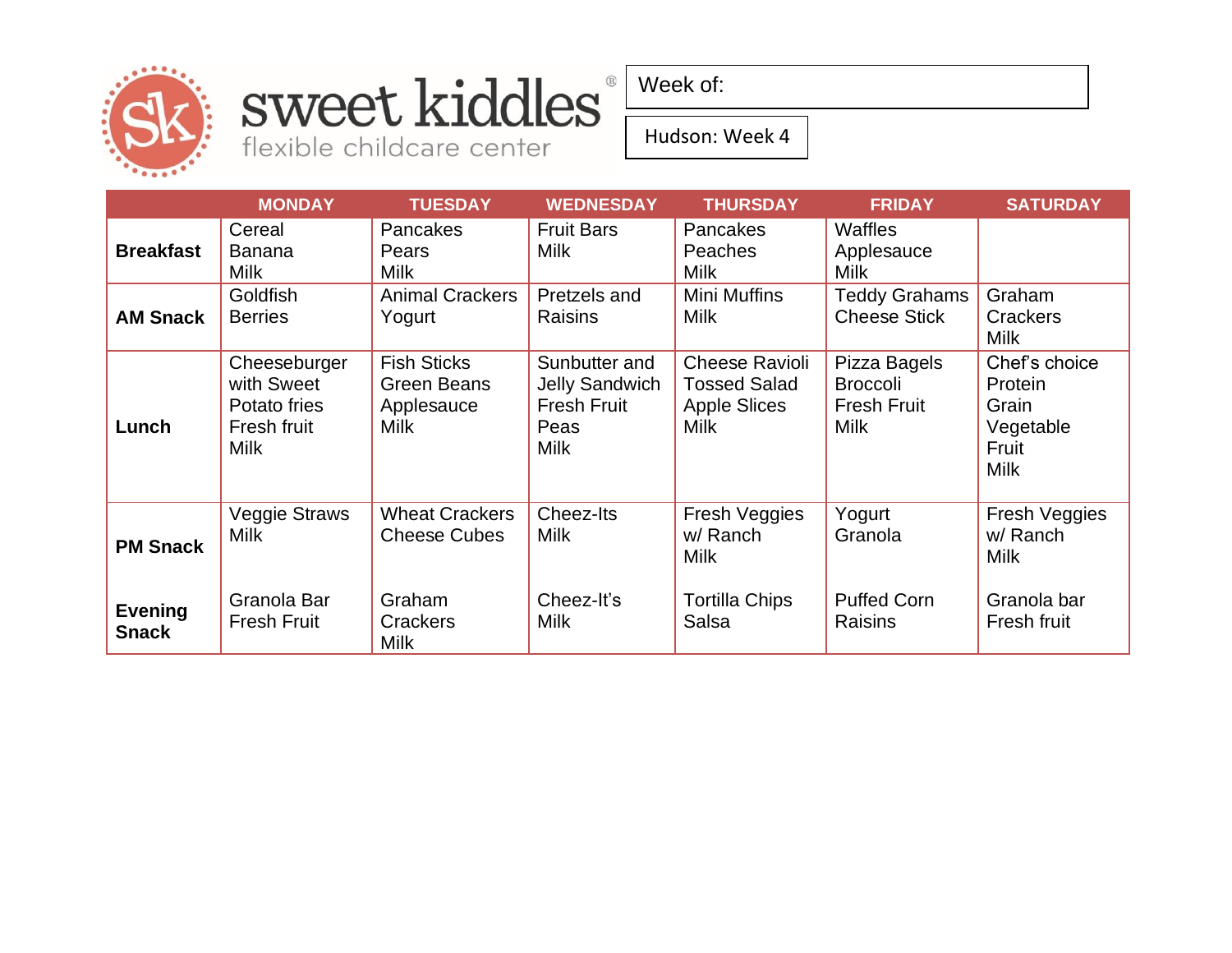

# sweet kiddles®

flexible childcare center

Week of:

Medina: Week 4

|                                | <b>MONDAY</b>                                                                                            | <b>TUESDAY</b>                                                                   | <b>WEDNESDAY</b>                                          | <b>THURSDAY</b>                                                       | <b>FRIDAY</b>                                     | <b>SATURDAY</b> |
|--------------------------------|----------------------------------------------------------------------------------------------------------|----------------------------------------------------------------------------------|-----------------------------------------------------------|-----------------------------------------------------------------------|---------------------------------------------------|-----------------|
| <b>Breakfast</b>               | Life Cereal<br><b>Fresh Fruit</b><br><b>Milk</b>                                                         | English Muffin<br>w/Jelly<br><b>Fresh Fruit</b><br><b>Milk</b>                   | Waffles w/syrup<br><b>Fresh Fruit</b><br><b>Milk</b>      | <b>Raisin Bread</b><br><b>Fresh Fruit</b><br><b>Milk</b>              | <b>Kix Cereal</b><br><b>Fresh Fruit</b><br>Milk   |                 |
| <b>AM Snack</b>                | Popcorn<br><b>Milk</b>                                                                                   | Animal<br><b>Crackers</b><br><b>Fresh Fruit</b>                                  | Vanilla Wafers<br><b>100% Fruit</b><br>Juice              | <b>Fresh Fruit</b><br><b>Cheese Stick</b>                             | Goldfish<br><b>100% Fruit</b><br>Juice            |                 |
| Lunch                          | <b>Chicken Nuggets</b><br><b>Buttered Noodles</b><br>Green Beans<br><b>Fruit Cocktail</b><br><b>Milk</b> | <b>Meatball Subs</b><br>Mixed<br>Vegetables<br><b>Fresh Fruit</b><br><b>Milk</b> | Cheese<br>Quesadillas<br>Corn<br>Pineapple<br><b>Milk</b> | <b>Grilled Cheese</b><br><b>Broccoli</b><br>Applesauce<br><b>Milk</b> | Sloppy Joes<br>Peas<br><b>Fresh Fruit</b><br>Milk |                 |
| <b>PM Snack</b>                | <b>Cereal Bars</b><br><b>Milk</b>                                                                        | Pretzels with<br>Ranch Dip                                                       | <b>Teddy Grahams</b><br><b>Milk</b>                       | Cheese<br><b>Crackers</b><br>100% Fruit<br>Juice                      | <b>Veggie Straws</b><br><b>Milk</b>               |                 |
| <b>Evening</b><br><b>Snack</b> | Granola Bar<br><b>Milk</b>                                                                               | Vanilla Wafers<br><b>Milk</b>                                                    | Veggie Straws<br><b>Milk</b>                              | Cheese<br><b>Crackers</b><br><b>100% Fruit</b><br>Juice               | Popcorn<br><b>100% Fruit</b><br>Juice             |                 |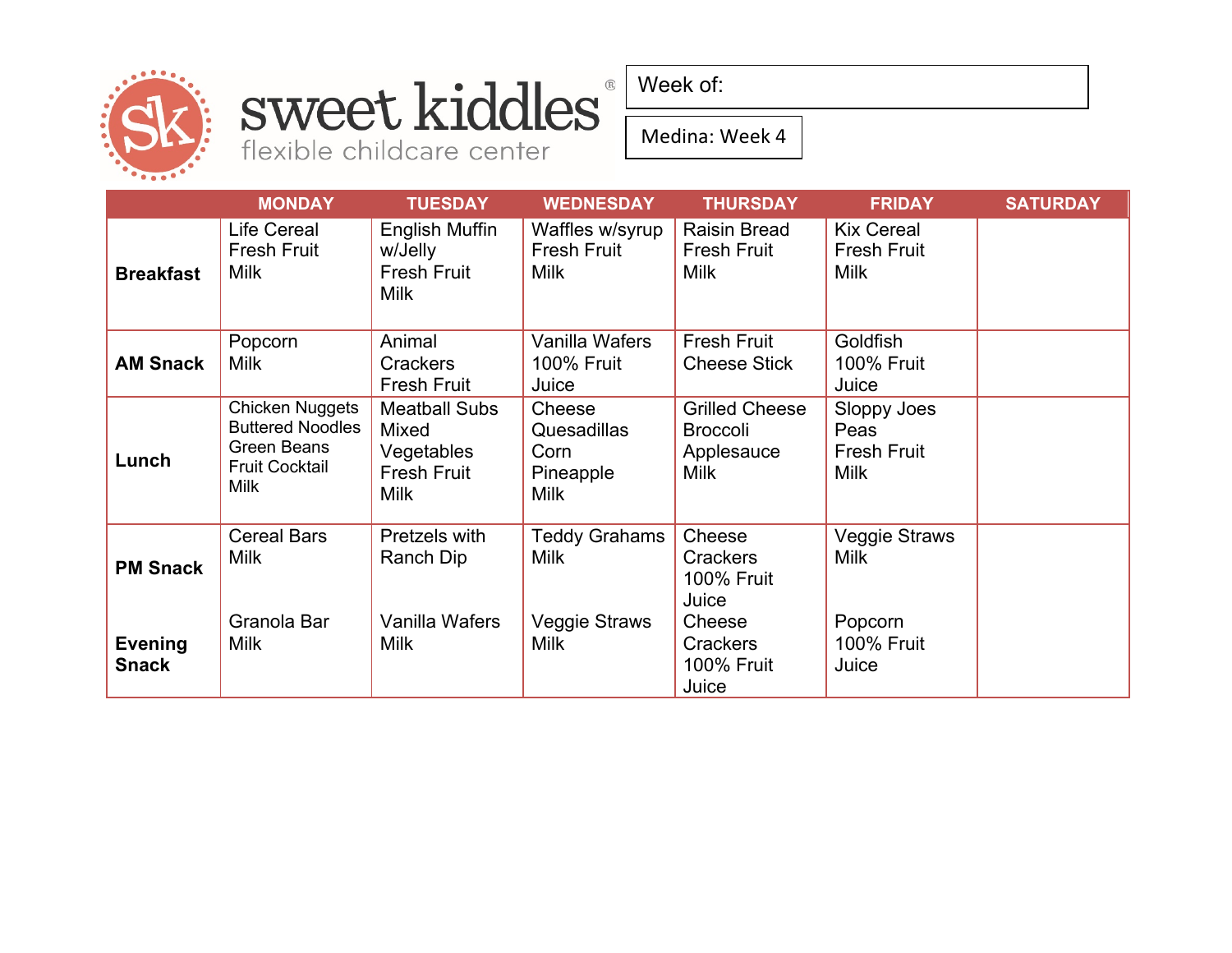

## sweet kiddles®

flexible childcare center

Week of:

Strongsville Week 4

|                  | <b>MONDAY</b>                                               | <b>TUESDAY</b>                                                         | <b>WEDNESDAY</b>                                                                    | <b>THURSDAY</b>                                                                     | <b>FRIDAY</b>                                                                               |
|------------------|-------------------------------------------------------------|------------------------------------------------------------------------|-------------------------------------------------------------------------------------|-------------------------------------------------------------------------------------|---------------------------------------------------------------------------------------------|
| <b>Breakfast</b> | Cereal<br>Fruit cup<br><b>Milk</b>                          | <b>Muffins</b><br>Fruit cup<br><b>Milk</b>                             | Bagel<br><b>Cream Cheese</b><br>Fruit cup<br><b>Milk</b>                            | Cereal<br>Fruit cup<br><b>Milk</b>                                                  | Cereal bar<br>Fruit cup<br><b>Milk</b>                                                      |
| <b>AM Snack</b>  | Yogurt<br><b>Graham Cracker</b><br>Water                    | Cheese<br>Fruit<br>Water                                               | Nutri-grain Bar<br><b>Milk</b>                                                      | <b>Cereal Mix</b><br><b>Milk</b>                                                    | <b>Banana</b><br>Vanilla Wafers<br>Water                                                    |
| Lunch            | <b>Breakfast Pizza</b><br>Fruit<br>Corn<br><b>Milk</b>      | Cheeseburger<br>on Bun<br><b>Baked beans</b><br>Peaches<br><b>Milk</b> | <b>Turkey Wrap</b><br>w/ Ranch<br>Cucumber<br><b>Slices</b><br>Melon<br><b>Milk</b> | <b>Chicken Parm</b><br><b>Sliders</b><br>Tots<br>Mandarin<br>Oranges<br><b>Milk</b> | <b>Bowtie Alfredo</b><br><b>Mixed</b><br>Vegetables<br><b>Fruit Cocktail</b><br><b>Milk</b> |
| <b>PM Snack</b>  | <b>Crackers</b><br><b>Fresh Veggies</b><br>w/ranch<br>Water | <b>Pretzels</b><br><b>Hummus</b><br>Water                              | Goldfish<br><b>Raisins</b><br>Water                                                 | <b>Veggie Straws</b><br>Salsa<br>Water                                              | Popcorn/Puffs<br>100% Fruit Juice                                                           |